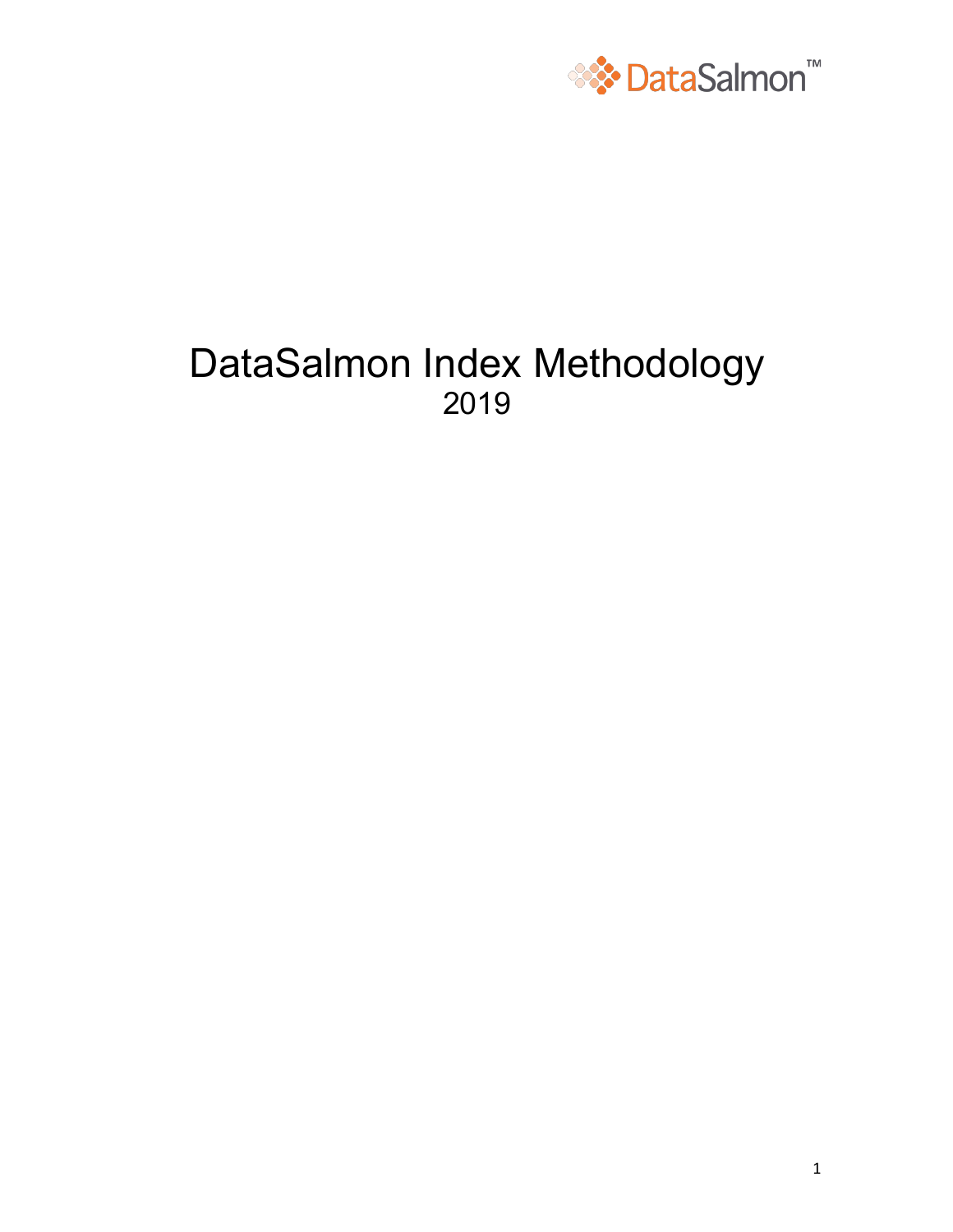

# Table

| Introduction                        |   |
|-------------------------------------|---|
| <b>Calculation of Prices</b>        | 4 |
| <b>Price Deployment Calculation</b> | 5 |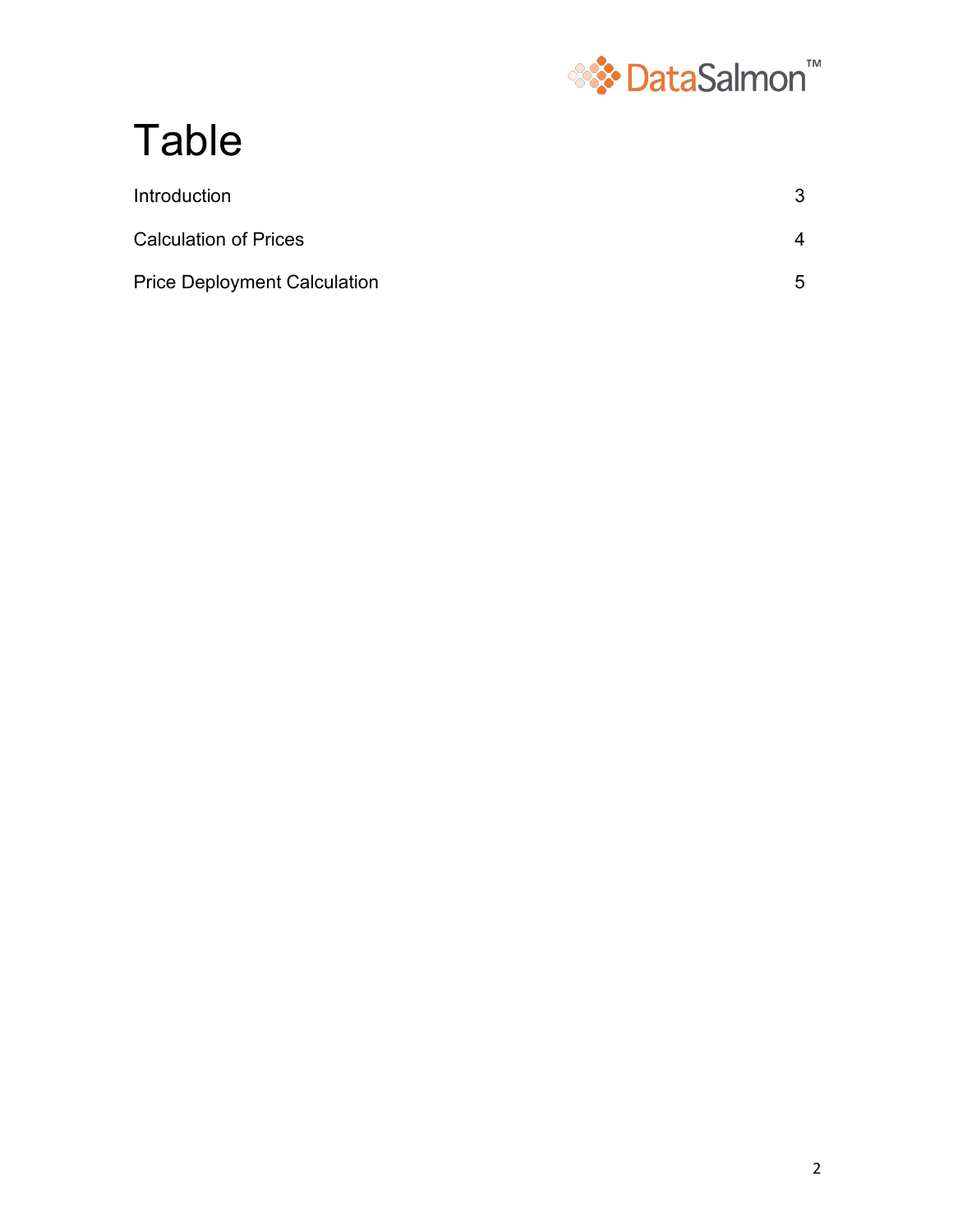

## Introduction

For the calculation of the SalmonEx Index, are used information of prices in volume of salmon exported from Chile to the United States Brazil and China.

Shipments of salmon exported are classified in the following products: TRIM C, TRIM D and TRIM E which are exported to the U.S. and H/ON exported to Brazil and China

For exports to the United States considers the following calibers:

| Size   | Description                        |
|--------|------------------------------------|
| $C2-3$ | From 2 to 3 pounds                 |
| $C3-4$ | From 3 to 4 pounds                 |
| $C4-5$ | From 4 to 5 pounds                 |
| Other  | Anyone not in the categories above |

For exports to Brazil are considered the following calibers:

| Size     | Description                        |
|----------|------------------------------------|
| $C8-10$  | From 8 to 10 pounds                |
| C10-12   | From 10 to 12 pounds               |
| $C12-14$ | From 12 to 14 pounds               |
| C14-16   | From 14 to 16 pounds               |
| C16-18   | From 16 to 18 pounds               |
| Other    | Anyone not in the categories above |

For exports to China are considered the following calibers:

| Size   | Description                        |
|--------|------------------------------------|
| $C5-6$ | From 5 to 6 kilos                  |
| C6-up  | From 6 up kilos                    |
| Other  | Anyone not in the categories above |

Finally, DataSalmon price index is calculated weekly, based on exports of the corresponding week.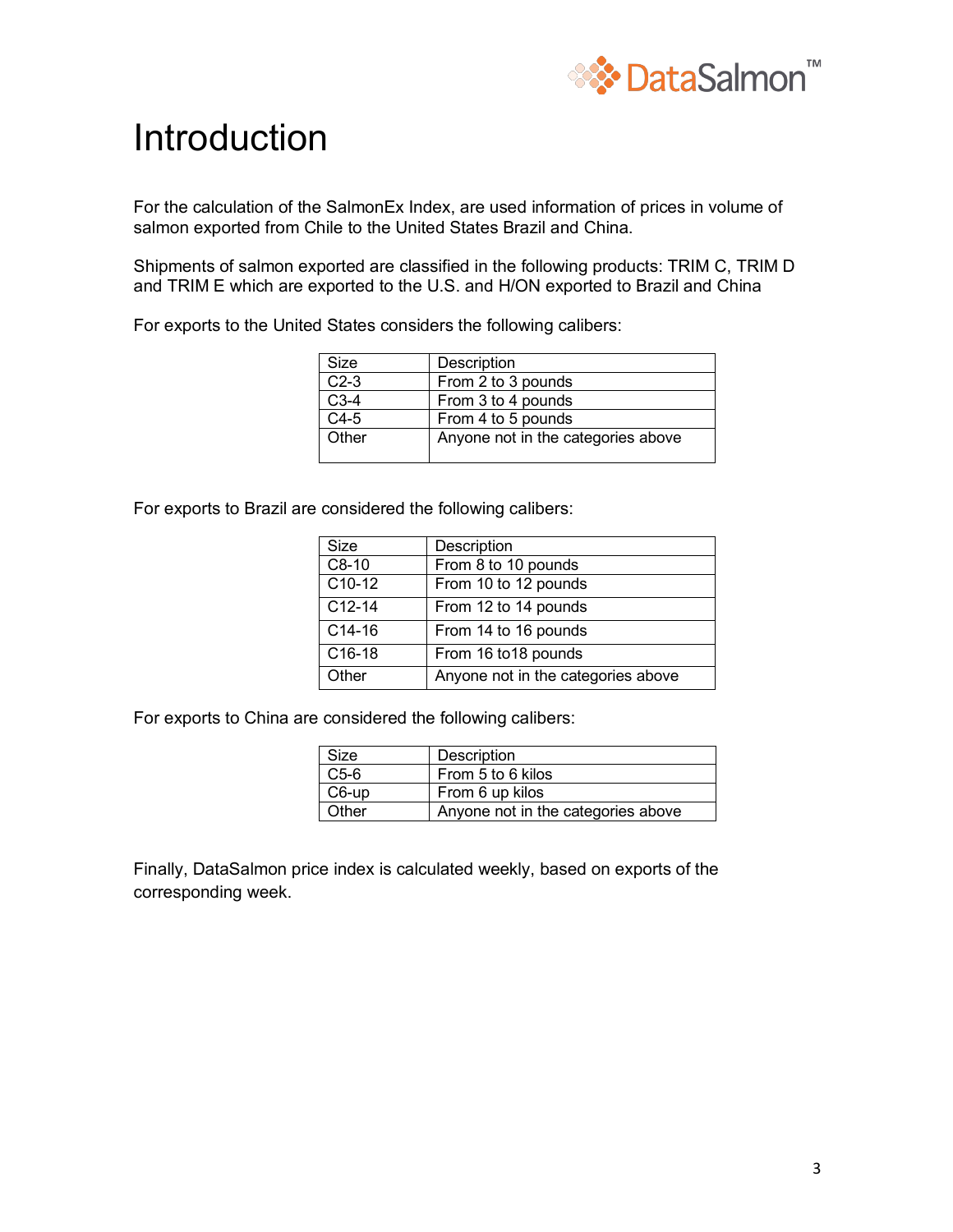

#### Calculation of Prices

To calculate prices for each destination, product and category, are taken all exports recorded in the week and calculate the average price per pound. That is, for the product  $t$ with a caliber d, we consider n exports of  $c_i$  quantities and  $p_i$  prices in USD. Then the average price  $p_{t,d}$ , and the total quantity exported  $c_{t,d}$  are:

$$
c_{t,d} = \sum_{i=1}^{n} c_i
$$

$$
\sum_{i=1}^{n} p_i
$$

$$
p_{t,d} = \frac{\sum_{i=1}^{n} p_i c_i}{c_{t,d}}
$$

If for a product  $t$  exists a caliber type  $d$  for which there were no exports in the week, prices are taken from the previous week to interpolate the missing values with the nearby calibers. That is, if  $d_x$  is the caliber missing,  $d_{-}$  and  $d_{+}$  are the nearbiest calibers with price (d\_ is a smaller caliber and  $d_+$  is a larger caliber), taking  $p'_{t,d_-}$ ,  $p'_{t,d_+}$  and  $p'_{t,d_x}$  as prices last week, the price for the caliber  $d_x$  will be:

$$
p_{t,dx} = \frac{(p \dot{r}_{t,dx} + p_{t,d} - p \dot{r}_{t,d}) + (p \dot{r}_{t,dx} + p_{t,d} - p \dot{r}_{t,d}))}{2}
$$

In the case that there is only one caliber close to dX, we use only the available price data without taking average:

$$
p_{t,dx} = p_{t,dx} + p_{t,d} - p_{t,d} p_{t,dx} = p_{t,dx} + p_{t,d+} - p_{t,d+}
$$

If there exists a product  $t^*$ , for which there are no exports during the week. Then, for every caliber d, the price for product  $t^*$  is calculated as:

$$
p_{t^*,d} = p_{t^*,d} + \Delta
$$

Where ∆ is the average price change with respect to the previous week, which is calculated as follows:

$$
\Delta = \frac{\sum_{t} \sum_{d} (p_{t,d} - p_{t,d}) c_{t,d}}{\sum_{t} \sum_{d} c_{t,d}}
$$

Where  $p_{t,d}$  are the current week prices. They are calculated using the methodology described in section 1.1,  $\hat{p}_{t,d}$  are the previous week prices and  $c_{t,d}$  are the quantities exported in the current week. The sum of exported products t for the week does not include  $t^*$ . We divide by  $\sum_{t} \sum_{d} c_{t,d}$ in order to obtain an average price change.